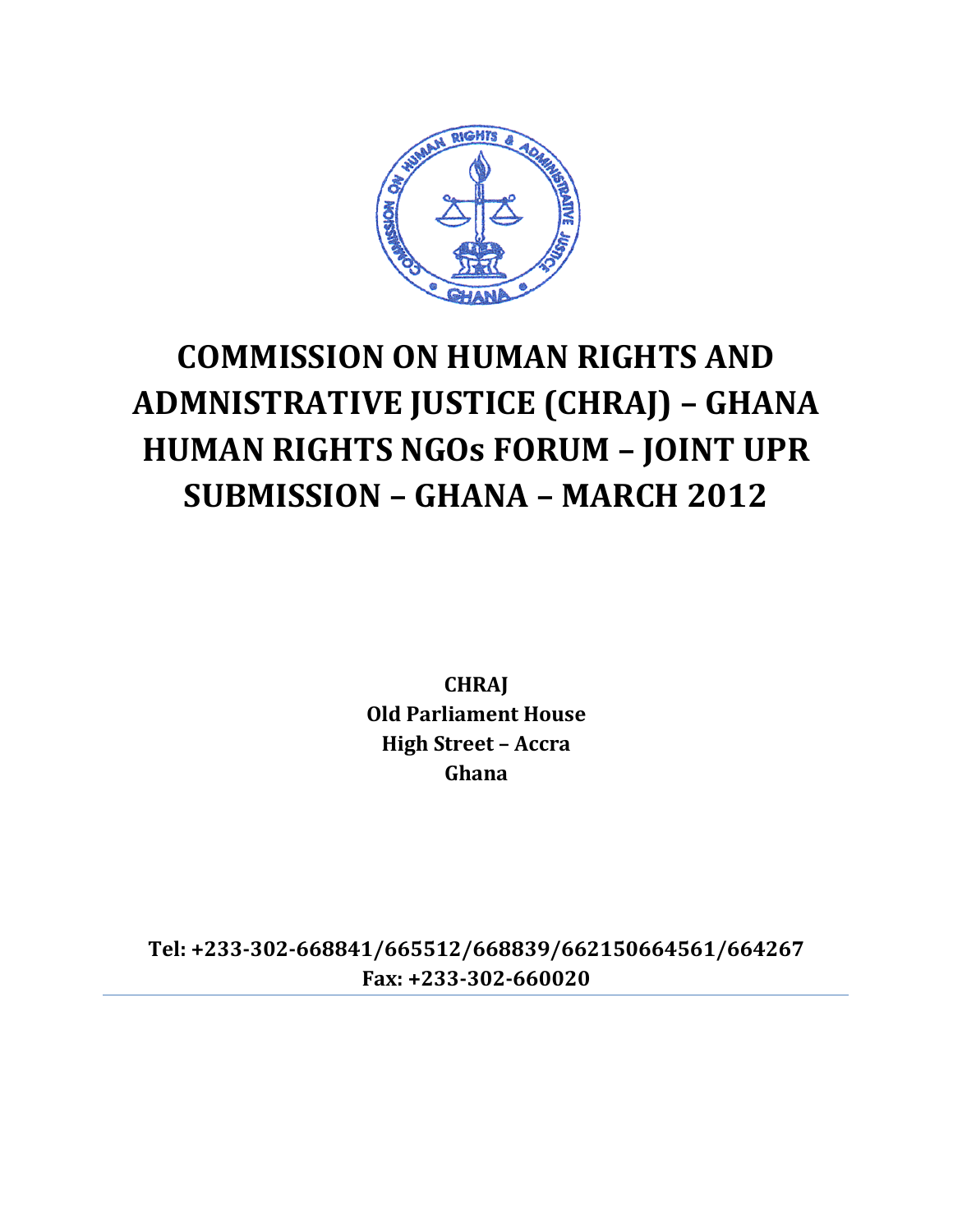## **A) INTRODUCTION**

- 1. The compilation of this submission was made by Ghana's Commission on Human Rights and Administrative Justice (the CHRAJ)<sup>1</sup> jointly with the Ghana Human Rights NGOs Forum, a platform coordinated by the CHRAJ to bring together human rights NGOs in Ghana to deliberate on human rights issues in the country, build consensus on the issues and support each other's activities. The membership of the Forum includes international organisations operating in Ghana and several local human rights  $NGOs<sup>2</sup>$ .
- 2. The submission is prepared in line with Information and Guidelines for Relevant Stakeholders on the Universal Periodic Review Mechanism [as of July 2008]. It covers the methodology for the preparation of the submission, and two measures undertaken by Ghana to entrench democracy, and which have wide implications for the generality of human rights, constitutionalism, rule of law and the fight against corruption in the country. These measures are the review of Ghana's 1992 Constitution and the National Anti-Corruption Action Plan (NACAP). It also covers the National Human Rights Action Plan (NAHRAP), which Ghana is in the process of developing. The submission subsequently highlights specific developments and follow-up measures by Ghana in relation to conclusions and/or recommendations made by the Working Group on the review of Ghana in May, 2008 and contained in the report of the Working Group (A/HRC/8/36). For ease of reference, subtitles are provided to identify the specific issues contained in the conclusion(s) and/or recommendation(s).

# **B) METHODOLOGY**

 $\overline{\phantom{a}}$ 

3. The compilation draws principally from annual human rights monitoring exercises carried out by the CHRAJ since the last review of Ghana in May, 2008. The CHRAJ annually monitors the state of corruption and the state of human rights in Ghana, and respectively issues statements thereon every  $9<sup>th</sup>$  and  $10<sup>th</sup>$  December to coincide with International Anti-Corruption and Human Rights Days. Activities which feed into the CHRAJ's statements on the state of human rights in Ghana include: field visits to various intuitions where individuals are most susceptible to human rights abuses; field interviews; media monitoring; investigations of complaints lodged with the CHRAJ; and interactions with a myriad of institutions concerned with human rights and the fight against corruption in Ghana. These institutions include the Executive, Parliament, the Judiciary, academia, multilateral partners, and civil society organisations including both international and local human rights NGOs.

<sup>&</sup>lt;sup>1</sup> The CHRAJ was set up in July 1993 pursuant to the Ghanaian Constitution to serve as Ghana's national human rights institution, ombudsman and the main national anti-corruption agency.

<sup>&</sup>lt;sup>2</sup> The NGOs that made direct contributions to this joint-submission are: Amnesty International, Ghana; the Concern Health; Education Project; Free World Foundation; Network of Women in Growth; Pos Foundation; Projects Abroad; and Save Mother and Child Foundation, Ghana.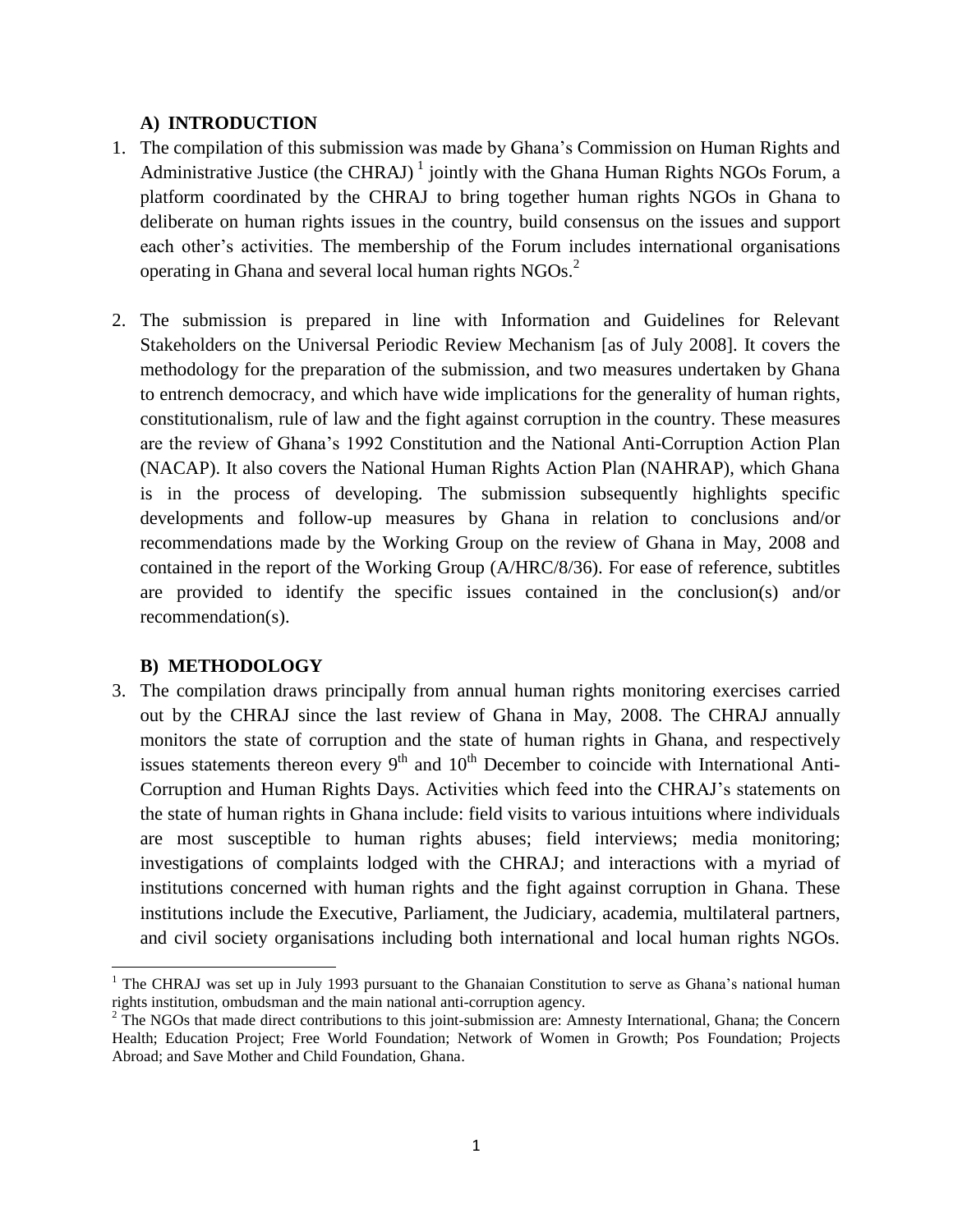For further elaboration on the current state of human rights in Ghana, abridged versions of the statements by the CHRAJ for 2010 and 2011 are respectively attached to this joint submission as **Annex I** and **Annex II**.

4. The preparation of this joint submission included a consultative process involving the members of the Ghana Human Rights NGOs Forum. A draft of the submission was initially prepared by the CHRAJ and widely circulated to members of the Forum and other civil society organisations for their inputs. A meeting of the Steering Committee of the Forum was held in March, 2012 to incorporate all contributions made and finalise the submission.

# **C) DEVELOPMENTS SINCE PREVIOUS REVIEW Review of the 1992 Constitution**

- 5. In January 2010, Ghana initiated an all-inclusive-process to review the 1992 Constitution with the establishment of a 9-member Constitution Review Commission (CRC) mandated to:
	- a. "ascertain from the people of Ghana, their views on the operation of the 1992 Fourth Republican and, in particular, the strengths and weaknesses of the Constitution;
	- b. articulate the concerns of the people of Ghana on amendments that may be required for a comprehensive review of the 1992 Constitution; and
	- c. make recommendations to the Government for consideration and provide a draft Bill for possible amendments to the 1992 Constitution."
- 6. The CRC operated on the cardinal principle that ownership of the review process belongs to the people of Ghana. Accordingly, a multi-faceted consultations strategy was rolled out to establish different avenues and opportunities to ensure that Ghanaians interact freely with the CRC on their own will, and also express their views freely without limitations. In this regard, the CRC, *inter alia*, conducted: grassroots consultations all across the country at the community, district, and regional levels. These took the form of door-to-door visits; quasiformal and formal hearings (broadcast live on national television); town hall meetings; and syndicate and focus group discussions on various constitutional themes; and attending meetings of various groups including those of students associations, local government authorities, local development associations, and farmers. There were also consultations at the national level, focusing on specific constitutional themes including human rights. The CRC did not limit itself to interacting with Ghanaians at home; consultations were also held in countries in Africa, Europe and North America with large Ghanaian populations. The use of Short Messaging Service was deployed to launch a Text-In Campaign by securing a special code "1992", to which subscribers to Ghana's mobile telecommunications networks could text their views on the operation of the Constitution. The CRC also harnessed Web 2.0 technology to extend the scope and reach of its consultations with Ghanaians through the use of social networking sites such as Facebook and Twitter. A National Constitution Review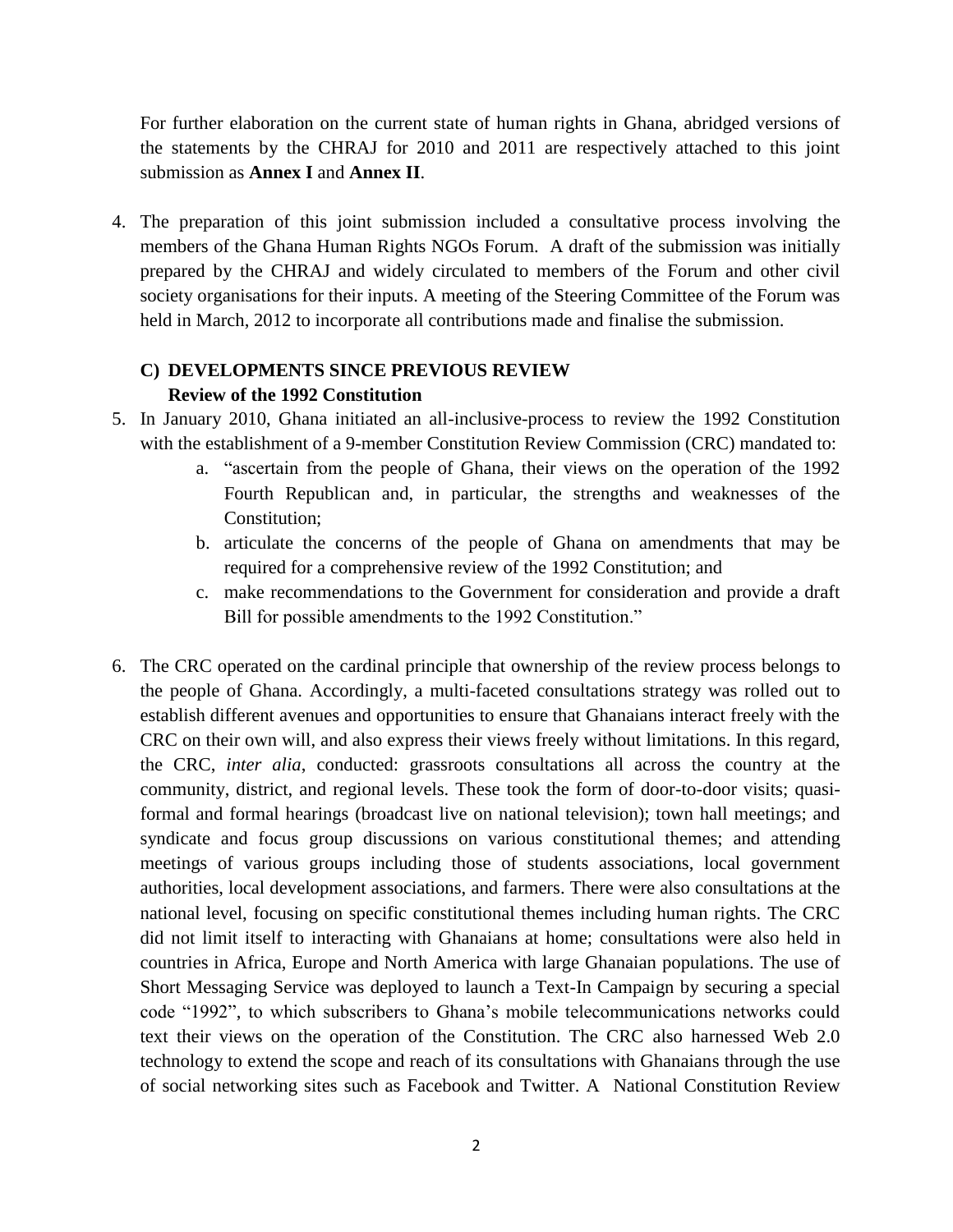Conference, at which all issues and submissions were analyzed, synthesized and tabled for national discussion and consensus building, was held to climax all consultations.

7. At the close of the National Constitution Review Conference, the CRC reported that it had received over 80,000 submissions from Ghanaians. The CRC met its timelines and submitted its final report and recommendation to the government in December, 2011. The government is constitutionally mandated to cause the publication of the report within 6 months of the submission. It is expected that it would address the generality of the conclusions and/or recommendations made by the Working Group on the review of Ghana in May, 2008. In particular, it would address defects in, and recommendations that implicated textual changes to the Constitution, as well as legislative and administrative changes necessary to give effect to, and improve the operation of various constitutional provisions relating to: National Development Planning; the Executive; the Legislature; the Judiciary and the Legal Sector; the Public Services; the Independent Constitutional Bodies; Decentralization and Local Government; Traditional Authority; Lands and Natural Resources; National Security; Human Rights; and Miscellaneous Matters (including Ghana's international relations and the constitutional transitional provisions).

## **National Anti-Corruption Action Plan (NACAP)**

- 8. Ghana has drawn up a National Anti-Corruption Action Plan 2012–2021 (NACAP), to combat corruption in the country. The Parliament of Ghana is soon to adopt it as a bi-partisan policy document for implementation over the next 10 years by present and future governments of Ghana. The development of the NACAP has taken account of the limitations and shortcomings that characterized previous anti-corruption strategies and spelt their failure.
- 9. As formulated, the NACAP integrates anti-corruption measures into the programmes and activities of Ghana's public sector organizations, including Ministries, Departments, and Agencies; local government authorities (Metropolitan, Municipal, and District Assemblies), as well as key actors in the private sector. The strategic objectives of the NACAP are to:
	- a. build public capacity to condemn and fight corruption and make its practice a high-risk, low-gain activity;
	- b. institutionalize efficiency, accountability and transparency in the public, private and not-for profit sectors;
	- c. engage individuals, media and civil society organizations to report and facilitate the fight against corruption; and
	- d. conduct effective investigations and prosecution of corrupt conduct.
- 10. The National Anti-Corruption Action Plan is an unqualified contribution to the fight against corruption and the promotion of national development. It contains strategic action plans identified and agreed upon by stakeholders, including the private sector, during nationwide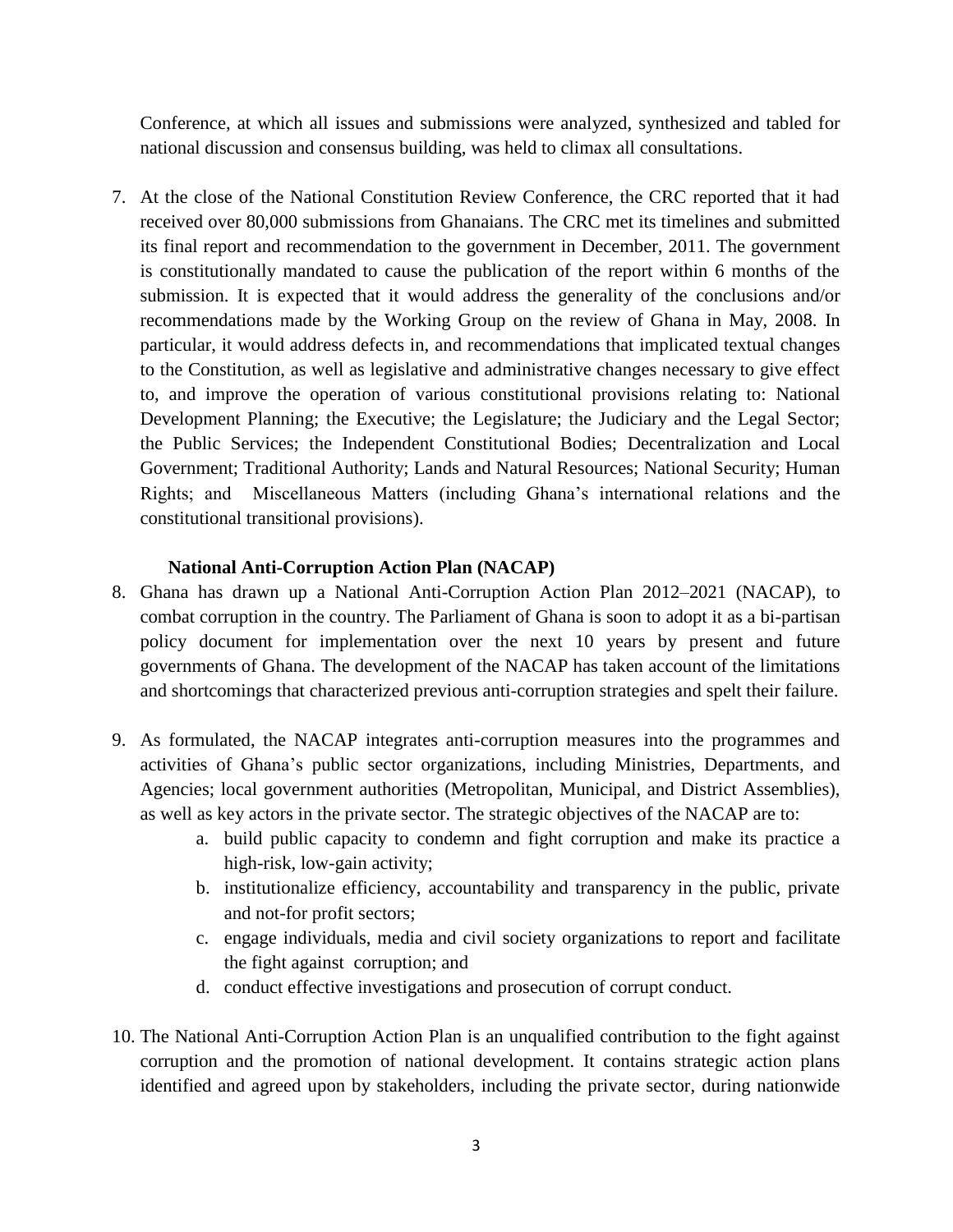consultations. The greatest strength of the NACAP is that it is to be directly integrated into national development planning, making the plan an integral part of the regular annual activities of public institutions including the Ministries, Departments and Agencies (MDAs). Ultimately, the effective implementation of the NACAP should result in enhanced levels of integrity, reduced corruption, improved economic performance, and accelerated development of Ghana.

#### **National Human Rights Action Plan (NAHRAP) for Ghana**

11. Ghana is in the process of drafting a National Human Rights Action Plan (NAHRAP). In accordance with the UN Guidelines for developing national human rights action plans, a baseline survey on the human rights situation in Ghana is being conducted to provide the basis for the formulation of the NAHRAP. The NAHRAP, when developed and implemented, would enable Ghana address human rights concerns in a comprehensive and holistic manner. The NAHRAP will cover five key priority areas, namely: economic, social and cultural rights; civil and political rights; vulnerable groups/minorities; international and national legal frameworks; and human rights education. These priority areas will make Ghana cover the different rights issues raised at the UPR, in 2008, in a more systematic and sustainable manner.

#### **Follow-up Measures on Specific UPR Recommendations**

# *Promotion of the rights of women and vulnerable groups (Recommendations 1 and 9)*

12. The Property Rights of Spouses Bill and the Intestate Succession Bill have been laid before Parliament owing largely to civil society activism. The 1992 Constitution requires that legislation regulating the property rights of spouses would be enacted as soon as practicable after the coming into force of the Constitution. The two Bills still encounter stultifying delays in Parliament.

The CHRAJ and NGOs as well as government have implemented measures aimed towards advancing women's rights. These include sensitisation and awareness programmes in communities across the country; and development of a gender policy by the CHRAJ, which seeks to complement a national policy being developed by the Ministry of Women and Children Affairs.

13. In spite of these measures, gender disparities and inequalities still persist. Harmful and discriminatory social and cultural practices against women and girls are justified in the name of culture. The Draft Affirmative Action policy (1994) initiated by the government calls for 40 percent representation of women in public decision making but women are still underrepresented in policy and decision making in Ghana. Women for instance account for less than 10% of Parliamentarians in Ghana. However, an encouraging feature of the 2012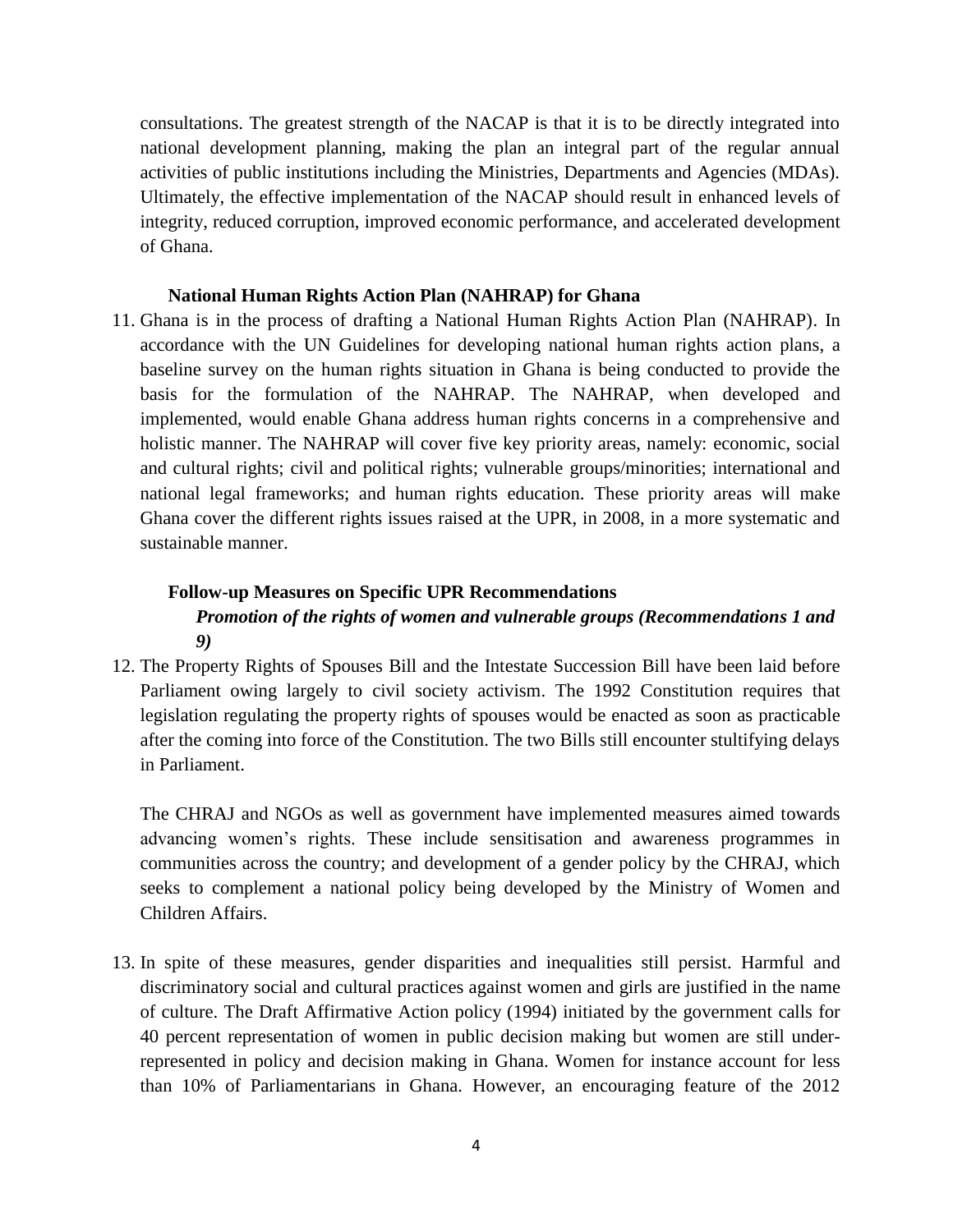electioneering process is that some political parties reduced filing fees for prospective female parliamentary candidates.

- 14. The National Council on Disability was eventually inaugurated on November 7, 2009 to oversee the implementation of the national Disability Act.
- 15. The Mental Health Bill was passed by Parliament on March 2, 2012. Key rights and principles under the Act include equality and non-discrimination, the right to privacy and individual autonomy and freedom from inhuman and degrading treatment. Others are the principle of the least restrictive environment and the right to information and participation.
- 16. Hitherto, the mentally ill suffer stigmatisation largely because of the deeply held beliefs and superstitions. Families continue to resort to shrines and prayer camps instead of orthodox medicine for medical treatment for the mentally ill. Monitoring exercises by the CHRAJ and NGOs have revealed human rights abuses at these shrines and camps. Such abuses include chaining and deprivation of food with the belief that fasting would cure the mentally ill.
- 17. The CHRAJ receives in excess of 1,000 women's-rights-related cases annually. These are resolved mostly through mediation which expands access to justice for women. In its promotional work, the CHRAJ emphasises women's rights as well as the rights of children and other vulnerable groups.

## *Implementation of the Domestic Violence Act (Recommendations 2 and 3)*

- 18. Capacity building of the staff the Domestic Violence and Victims Support Unit (DOVSU) of the Ghana Police Service has been one of the challenges to the implementation of the Act. In the period under review, a number of personnel of DOVSU have benefited from capacity enhancement programmes to make them more effective and efficient in protecting victims of domestic violence.
- 19. Furthermore, the Victims of Domestic Violence Support Fund was launched in the last quarter of 2011, but it is yet to attract much needed support. So far, only one partner has made a contribution to the Fund. The government of Ghana is yet to contribute to the Fund. With respect to shelter for victims, none exists, except one which is run by an NGO. In the meantime, a large number of women continue to suffer domestic violence in one form or the other.

## *Combating harmful cultural practices (Recommendations 5)*

20. There have been several interventions by the Ministry of Women and Children Affairs, CHRAJ and NGOs in the affected areas to address banishment of women into witch camps. Aside public education, the Livelihood Empowerment Against Poverty (LEAP), a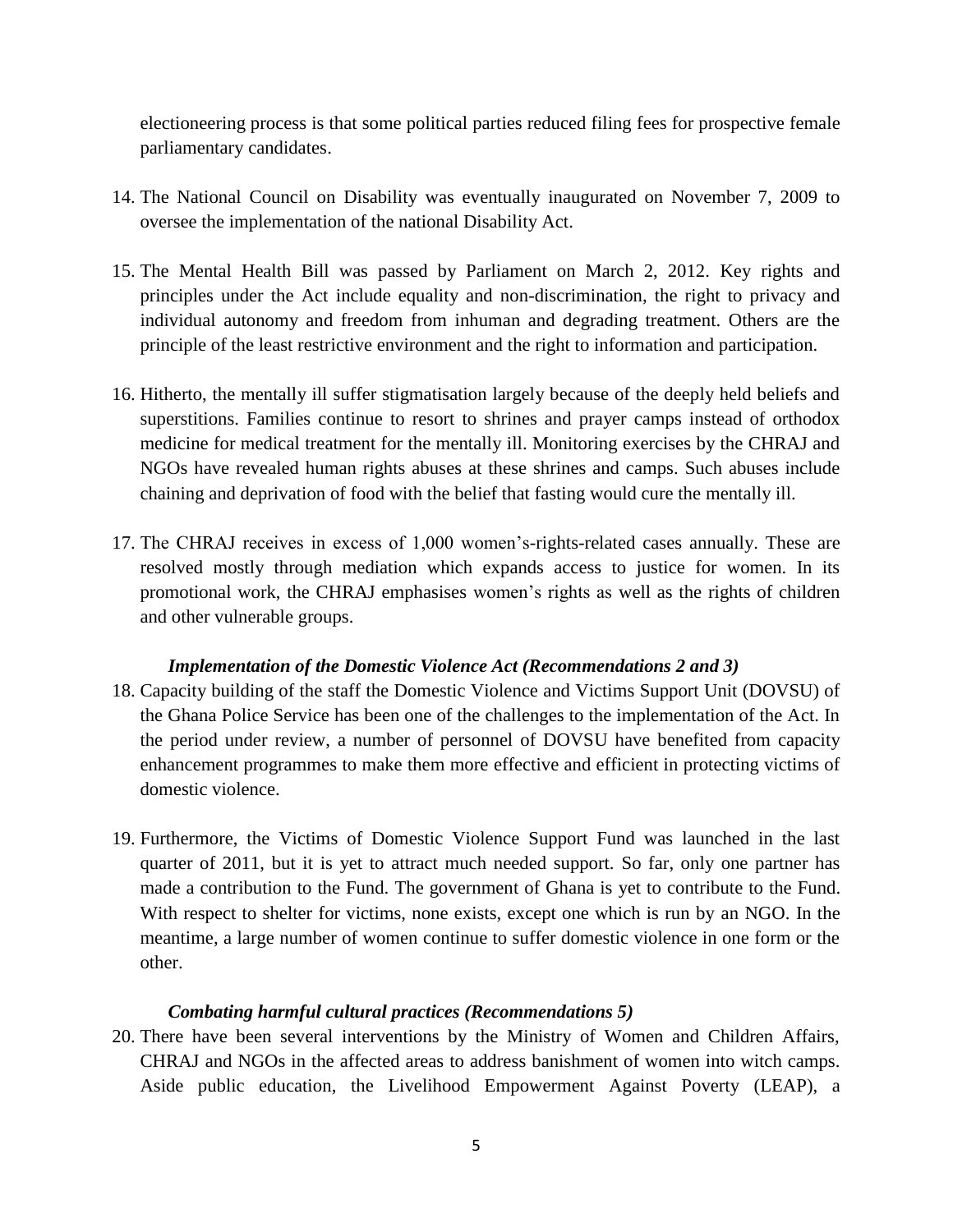programme introduced by the government in 2008 to support extremely poor households with cash, has been extended to vulnerable women in the witch camps on the recommendation of the CHRAJ. The Presbyterian Go Home Project in Ganbaaga in the Northern Region of Ghana continues to work towards the liberation of women banished in witch camps.

21. In spite of these measures, practices of dehumanizing widowhood rites are still prevalent in Ghana today. These rites involve rituals, ranging from seclusion and general isolation of the widow to actual causing of physical harm to the widow. Women alleged to be witches also suffer the fury of their communities, ranging from seclusion, banishment into witch camps, physical molestation, to outright lynching sometimes. (See Annex 1, pages 24 to 29). A lot more still needs to be done to combat these practices especially in terms of law enforcement.

#### *Protecting children's rights (Recommendations 6)*

- 22. The CHRAJ has observed increasing efforts by the courts and DOVSU to protect children. The courts and DOVSU has on a few occasions rescued children from abusive homes. Measures put in place to protect victims of child abuse include prosecution of perpetrators, protection of the identity of victims, public education and counselling of victims. These measures somewhat protect victim from stigmatization.
- 23. Promotional efforts by DOVSU, CHRAJ and NGOs continue to enlighten Ghanaians on the adverse effects on child sexual abuse. In spite all these measures, there is a high incidence of abuse of children, including sexual abuse.
- 24. Child labour also seems to be prevalent in Ghana owing largely to widespread poverty and lack of appreciation of children's rights. The CHRAJ, however, observes that NGOs as well as the Ministry of Women and Children Affairs have redoubled their efforts at dealing with the issue of child labour on cocoa farms. However, in the urban and peri-urban areas, increasing number of children are seen to be street hawking and working as female-porters due to the migration of children from the rural to urban areas.

#### *Implementation of measures contained in the ICCPR and CAT (Recommendation 7)*

25. In the view of the CHRAJ, achievements in the area of enjoyment of civil and political rights have far outpaced advancement of economic, social, and cultural rights. It was not until July, 2008 that the Supreme Court of Ghana (in the case of **Ghana Lotto Operators Association v. National Lottery Authority** [2007-2008] SCGLR 1089) held that economic, social, and cultural rights mainly spelt out in Chapter 6 of the Ghanaian Constitution on the Directive Principles of State Policy are of themselves presumed to be justiciable. The previous position of the Court in the case of **New Patriotic Party v. Attorney-General** [1997-98] 1 GLR 378 was that the economic, social, and cultural rights were enforceable only when there was a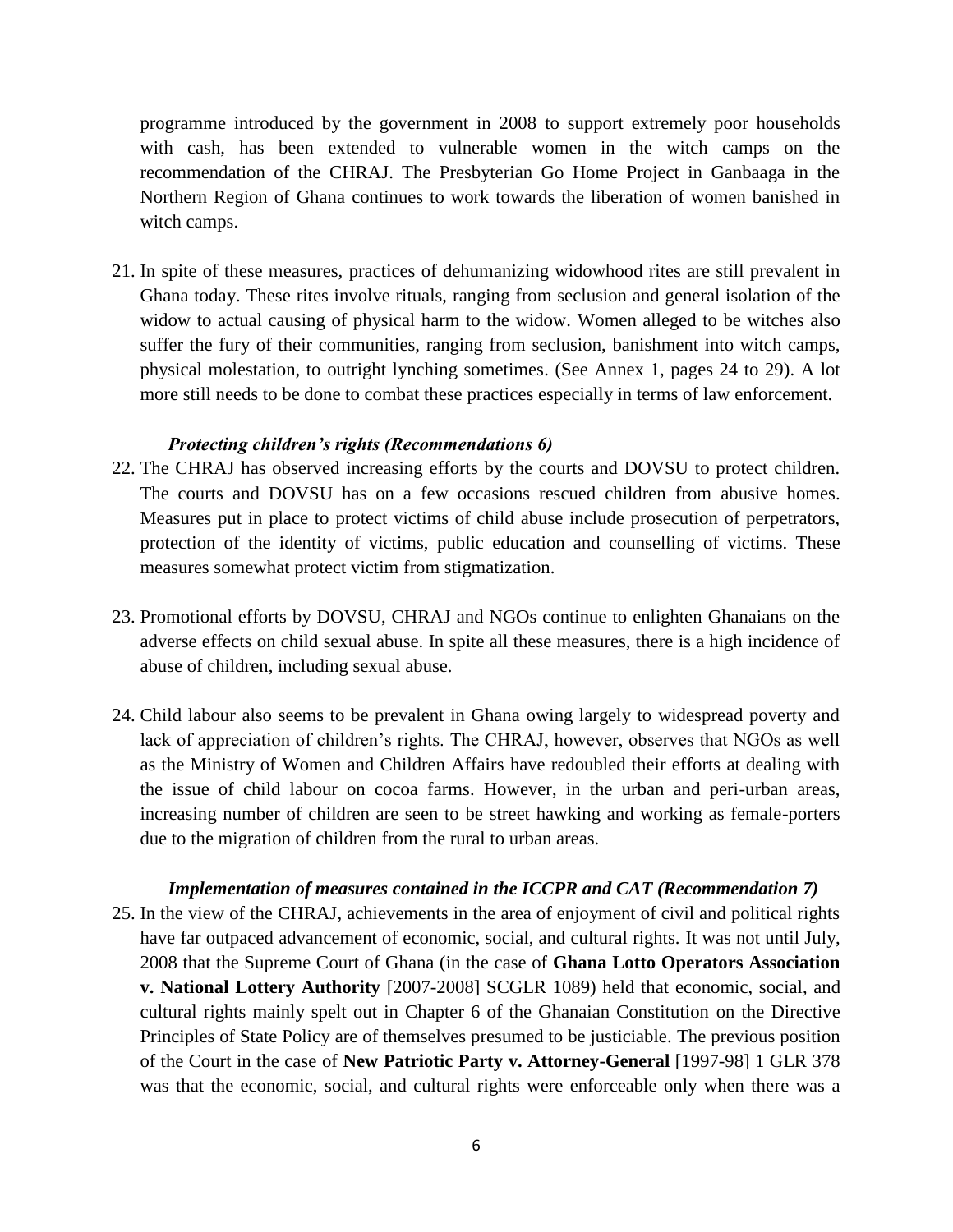direct relation between these rights and Chapter 5 of the Ghanaian Constitution which broadly encapsulates civil and political rights.

26. Monitoring exercise by the CHRAJ during the reporting period revealed people still fall victim to torture, cruel, inhuman and degrading treatment, particularly at the hands of the police in Ghana. (See **Annex 1**, pages 19 to 22)

# *Improving literacy rate and bridging gender gap between boys and girls in education (Recommendation 10)*

- 27. Implementation of the Free Compulsory Universal Basic Education (FCUBE) mandatory under the Constitution; the introduction of the Capitation Grant; the School Feeding Programme; and the distribution of free school uniform to children especially in deprived rural communities have increased school enrolment in the country. Efforts by the government to eliminate schools under trees have also been significant.
- 28. Ghanaian society today, however, questions the quality of education as functionally illiterate children continue to pass out of the basic schools, especially the public schools. Employers also complain about the products from tertiary institutions, who do not possess the necessary skills and expertise which should make them readily employable.
- 29. Deeply held cultural beliefs and practices still manifest in the discrimination against the girl child, resulting in families not supporting girl child education, and in certain instances, not affordable, thereby impeding access to quality treatment.

## *HIV/AIDS prevention (Recommendation 11)*

- 30. Monitoring exercises by the CHRAJ and NGOs reveal discrimination against, and stigmatisation of people living with HIV/AIDS in Ghanaian society.
- 31. Ghana has been successful in keeping the prevalence rate of HIV/AIDS low, largely through promotional efforts spearheaded by the Ghana AIDS Commission. The CHRAJ's monitoring, however, also reveal that anti-retroviral drugs are inadequate.

# *Ratification of the Convention on the Protection of Persons with Disabilities (Recommendation 12)*

32. Ghana has very recently ratified this Convention and the Optional Protocol. Even though the Persons with Disability Act, 2006 (Act 715) was passed by Parliament on June, 2006, the relevant Regulations to give effect to the Act are yet to be promulgated in spite of strong advocacy campaign by the Ghana Federation for the Disabled..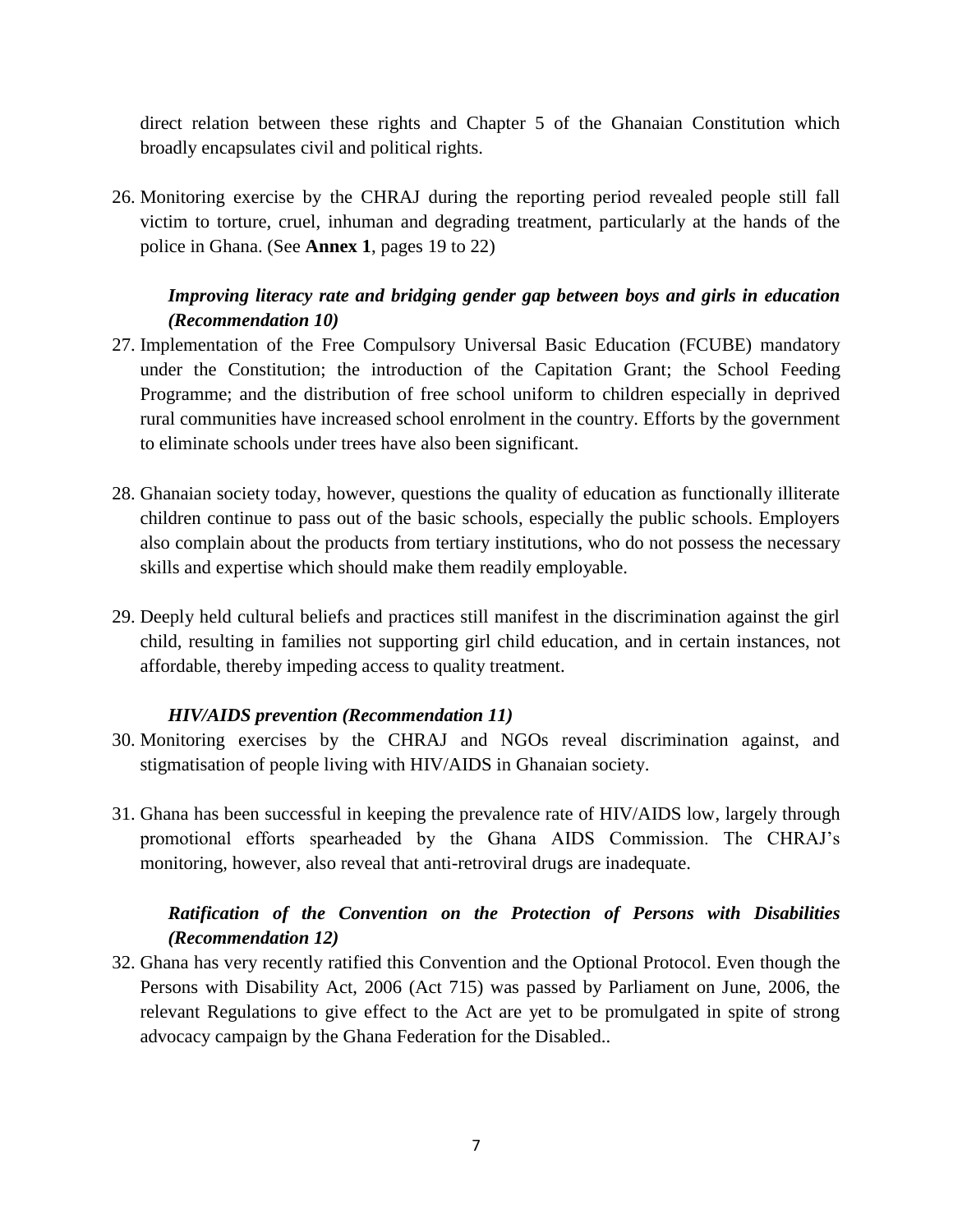33. There continue to be flagrant violations of the provisions of the Persons with Disability Act, including the obligation on owners and occupiers of public places to provide appropriate facilities which make these places accessible to and available for use by persons with disabilities. Persons with disabilities, accordingly, continue to publicly complain about discrimination against them. Recently, members of the Ghana Federation for the Disabled complained, upon the commissioning of the "George Walker Bush Highway", of the lack of facilities available to them to cross the highway.

# *Ratification of the Optional Protocol on the Convention Against Torture (OP-CAT) (Recommendation 13)*

34. This is yet to be ratified. The government has taken a decision to ratify this Optional Protocol. Administrative bottle-necks have caused the delay in ratification.

#### *Improving economic, social and cultural rights (Recommendation 14)*

- 35. Progress in advancing human rights, especially economic, social, and cultural rights has been slow. The CHRAJ and its partners still have the task of ensuring that recommendations arising out from their monitoring activities are effectively implemented by the State and its agencies. CHRAJ has not done particularly well in holding government accountable in meeting its international human rights obligations. It is, however, in the process of restructuring. In this regard, monitoring government's international obligations is to have a priority focus in the CHRAJ. A Monitoring Unit within a new Human Rights Division to be set up will be responsible for this.
- 36. Even though Ghana joined the middle income bracket countries in December 2010, poverty is practically still endemic in the country. There is still a vast amount of work to be done in achieving the MDGs in view of the country's increasing youth population who are faced with difficulty in finding productive employment. In terms of the right to health, there an extremely poor sanitation situation in Ghana. These are in spite of government interventions in these areas.

#### *Combating Corruption (Recommendation 15)*

37. Since the UPR in 2008, substantial financial management reforms have been undertaken in Ghana. New elements have been added to the country's anti-corruption legal framework, including the Anti Money Laundering Act, 2008 (Act 749) and its implementation. Also, the Economic and Organised Crime Office (EOCO) is now the leading agency in investigating organised and economic crimes in Ghana. These are in addition to the National Anti-Corruption Action Plan. The EOCO Act 2010, (Act 804) establishing the Economic and Organised Crime Office was passed to replace the Serious Fraud Office in 2010. EOCO is mandated to monitor, investigate and on the authority and direction of the Attorney- General, prosecute offences that involve serious financial or economic loss to Ghana, money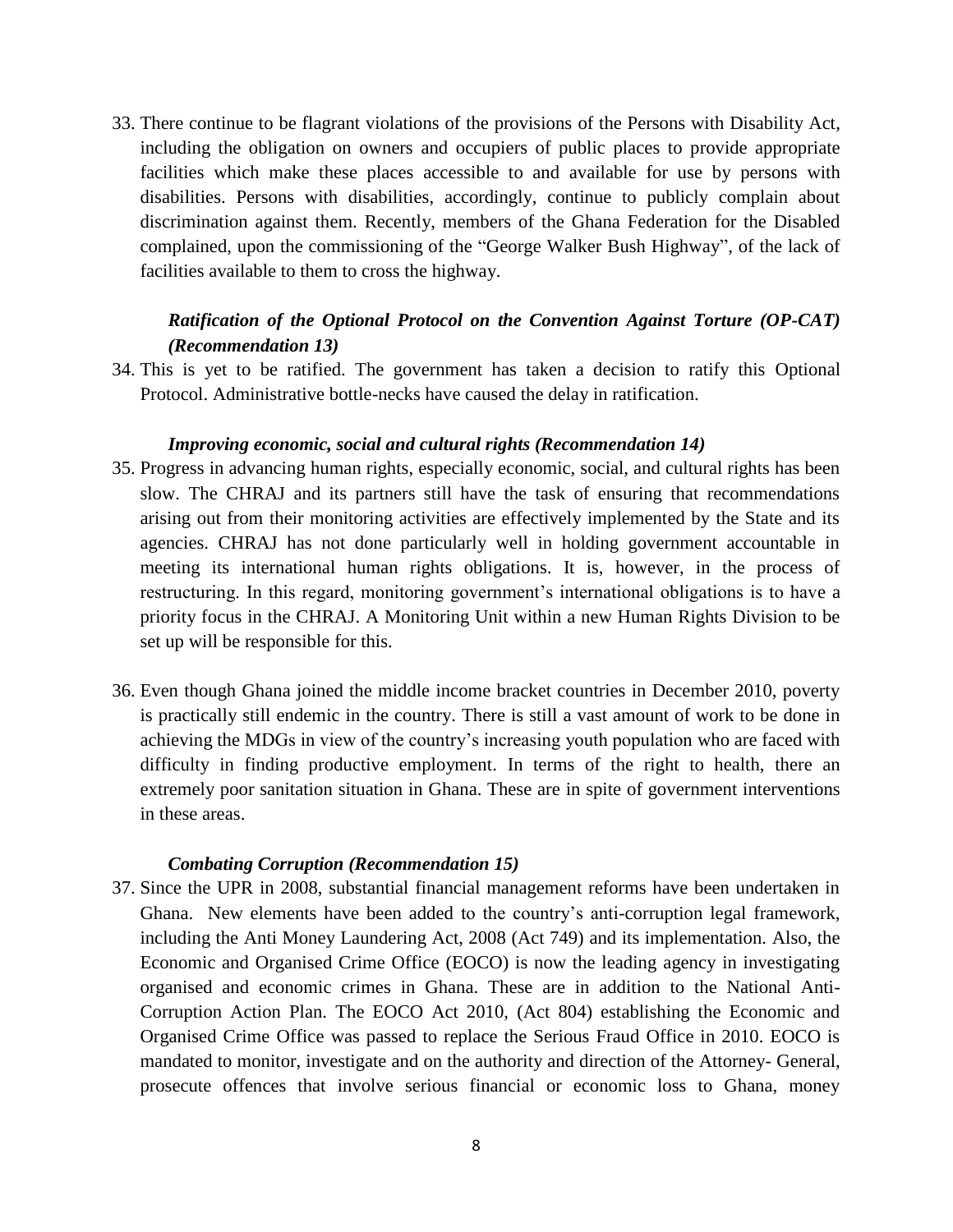laundering, human trafficking, cyber crime, tax fraud and terrorism. The office is also mandated to recover the proceeds of crime and provide for related matters.

38. Prior to the development of the National Anti-Corruption Action Plan, a generic Code of Conduct for Public Officers of Ghana, the CHRAJ facilitated, was developed. This complements the Guidelines on Conflict of Interest developed in 2006. Furthermore, a Public Officers (Code of Conduct) Bill is being considered by Cabinet.

## *Measures to combat and sanction police brutalities (Recommendation 17)*

- 39. The CHRAJ notes that internal disciplinary measures introduced by the Ghana Police Service as well as the establishment of the Police Intelligence and Professional Standards (PIPS) Bureau to help change the image of the Police has led to increasing number of reported dismissals of police officers who misconduct themselves.
- 40. During the reporting period, the CHRAJ has undertaken human rights and integrity training for station officers for the Ghana Police Service. A module on human rights education has been included in the curriculum for training police officers. After a training of trainers programme on human rights education for police instructors; the police trainers now team up with human rights educators from CHRAJ to give lectures on human rights at police training colleges in the country. More professionals, including lawyers have also been recruited into the Ghana Police Service to enhance effective performance.
- 41. In spite of these measures, police brutalities persist. Encounters between the CHRAJ, human rights NGOs and the police appear not to have manifested in healthy police-civilian relations. (See Annex 1, pages 19 to 22).

# *Strengthening the capacity of the CHRAJ (Recommendation 21)*

42. Although still not adequate, the CHRAJ has received increasing resources from the government and especially from its multilateral partners in executing its functions. The increased funding has allowed CHRAJ to undertake training programmes to improve staff capacity to better promote and protect human rights and investigate cases involving violations.

## *Right to housing (Recommendation 22)*

43. The CHRAJ notes that there is a large housing deficit in the country. Monitoring exercises revealed that there is little improvement in providing adequate housing for people living in deprived communities especially the slums. An upsurge in rural-urban migration results in increasing slum populations.